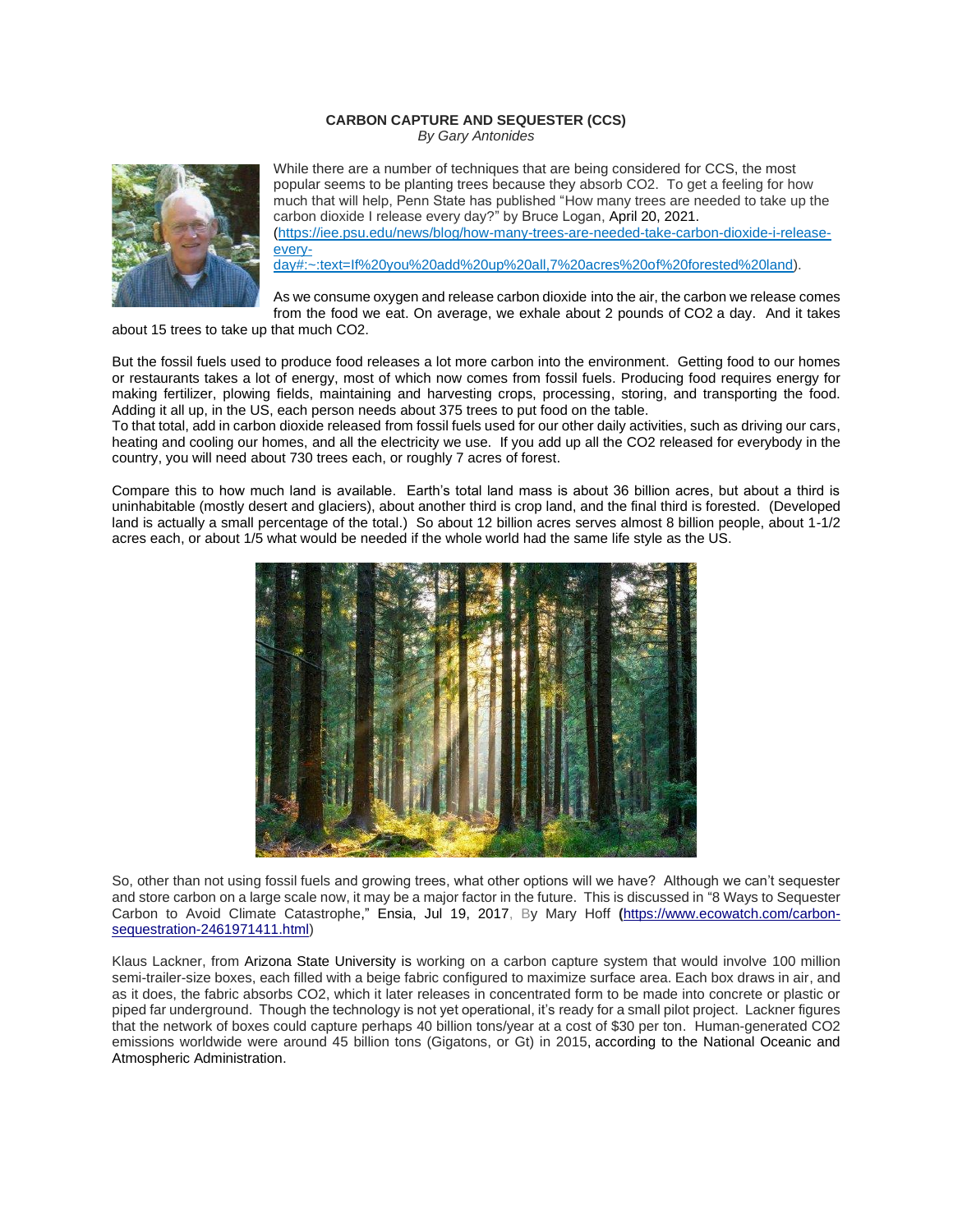Lackner is one of hundreds, if not thousands, of scientists around the world who are working on ways to remove CO2 from the atmosphere using plants, rocks or engineered chemical reactions and storing it in [soil,](http://www.ecowatch.com/tag/soil) products such as concrete and plastic, rocks, underground reservoirs or the ocean.

Some of these "negative emissions technologies" are just unproven ideas. Others, such as the low-tech schemes like planting more forests or leaving crop residues in the field, or more high-tech negative emissions setups like the [CO2](https://www.washingtonpost.com/news/energy-environment/wp/2017/04/10/the-quest-to-capture-and-store-carbon-and-slow-climate-change-just-reached-a-new-milestone/?utm_term=.53fe8781148b) [capturing biomass fuel plant that went online last spring](https://www.washingtonpost.com/news/energy-environment/wp/2017/04/10/the-quest-to-capture-and-store-carbon-and-slow-climate-change-just-reached-a-new-milestone/?utm_term=.53fe8781148b) in Decatur, Illinois (more on this below) are already underway.

**Many Approaches.** Virtually all climate change experts agree that to avoid catastrophe, we must do everything we can to reduce CO2 emissions. But an increasing number are saying we also need to actively remove CO2 from the air in large quantities. "It's almost impossible that we could limit temperature rise to 2°C, much less 1.5°C, without some sort of negative emissions technology," said Pete Smith, from the University of Aberdeen and one of the world's [leaders](https://ensia.com/voices/the-hidden-risk-of-negative-emissions-technologies/)  [in climate change mitigation.](https://ensia.com/voices/the-hidden-risk-of-negative-emissions-technologies/)

In fact, scientists from around the world recently drew up a ["road map" to a future](http://science.sciencemag.org/content/355/6331/1269.full) that gives us good odds of keeping warming below the 2ºC threshold. It requires completely phasing out fossil fuels, but also sequestering 0.7 Gt of CO2 per year by 2030, 6.0 Gt by 2050, and 20 Gt by 2100.

One approach of sequestering CO2 is not going to be enough. Lots of trees will help, but they compete with agriculture for land. Soil can't store enough, machines like the ones Lackner envisions take too much energy, and we don't have the engineering figured out yet for underground storage. Several approaches, along with some serious research and development, are needed.

Smith suggests dividing the many approaches into two categories: (1) relatively low-tech strategies that are ready to go, such as reforestation and improving agricultural practices, and (2) advanced options that need substantial research and development to become viable. Then, start doing the former right away, and start developing [the](http://nas-sites.org/dels/studies/cdr/) others. Here is a look at some of the main approaches being considered.

**Afforestation and Reforestation.** The IPCC estimated that a single acre of forest can take up between 0.6 and 13 tons of CO2 per year, depending on the kinds of trees, how old they are, the climate, etc. They figure that, worldwide, forests currently sequester on the order of 2 Gt of CO2 per year. (This is much less than Penn State's estimate mentioned earlier, which would be about 10 Gt per year). Planting trees in new places (afforestation) and replanting deforested acreage (reforestation) could increase this by a gigaton or more, depending on species, forest management, politics, etc., and possibly genetic modification of trees and plants to improve their ability to take up and store carbon

Another way to help trees' ability to store carbon is to make long-lasting products from them—wood-frame buildings, books and so on. Using carbon-rich wood for construction, for example, along with afforestation, might store 1.3 to 14 Gt CO2 per year, [according to The Climate Institute,](http://www.climateinstitute.org.au/verve/_resources/BelowZero_March2014.pdf) an Australia-based research organization.

**Carbon Farming.** [Carbon farming](https://www.ecowatch.com/carbon-farming-2457937143.html) uses plants to trap CO2, using practices such as reduced [tilling, planting longer](https://ensia.com/features/the-farm-that-grows-climate-solutions/)[rooted crops and incorporating organic materials into the soil](https://ensia.com/features/the-farm-that-grows-climate-solutions/) to encourage the trapped carbon to move into, and stay in, the soil. Currently, many agricultural soils are losing more carbon than they are sequestering. Improving plant and soil management offers a practical and almost immediate method to reduce CO2. Research initiatives by the [Advanced](https://arpa-e.energy.gov/?q=arpa-e-programs/roots)  [Research Projects Agency–Energy,](https://arpa-e.energy.gov/?q=arpa-e-programs/roots) a U.S. government agency, and others are aimed at improving crops' capacity to transfer carbon to the soil.

**Other Vegetation.** Although forests and farmland have drawn the most attention, other kinds of vegetation (grasslands, coastal vegetation, peatlands) also take up and store CO2, and enhancing their ability to do so could help. [Coastal plants,](https://ensia.com/voices/one-of-the-smartest-investments-we-can-make/) such as mangroves, seagrasses and vegetation inhabiting tidal salt marshes excel at sequestering CO2 in vegetation, significantly more per area than terrestrial forests, [according to Meredith Muth](https://vimeo.com/album/4621340/video/220313465) with the National Oceanic and Atmospheric Administration. That's because the oxygen-poor soil in which they grow inhibits release of CO2 back to the atmosphere, so carbon simply builds up. With [mangroves sequestering roughly 600 tons](http://www.cifor.org/publications/pdf_files/Books/BMurdiyarso1401.pdf)  [per acre; salt marshes, 400 tons; and seagrass, 160](http://www.cifor.org/publications/pdf_files/Books/BMurdiyarso1401.pdf) tons, restoring lost coastal vegetation and extending coastal habitats will sequester substantial carbon and also help protect coastlines from erosion a[s sea levels](http://www.ecowatch.com/tag/sea-level-rise) rise.

**Bioenergy & Bury.** In addition to storing CO2 in plants and soil, we can enhance sequestration by storing the carbon from plants in other ways. For example, the [\\$208 million power plant that recently started operation i](https://www.carbonbrief.org/analysis-negative-emissions-tested-worlds-first-major-beccs-facility)n Illinois is one of several facilities that use what may be the most promising technology for removing large amounts of carbon from the air: bioenergy carbon capture and storage (BECCS). There are a number of industrial processes that can use biomass, including producing biofuels and generating electricity. The process might involve combustion, pyrolysis, or gasification of biomass, all of which produce CO2. Rather than sending the CO2 released into the air, BECCS captures and concentrates it, then traps it in material such as concrete or plastic or, as is the case for the Illinois plant, injects it into